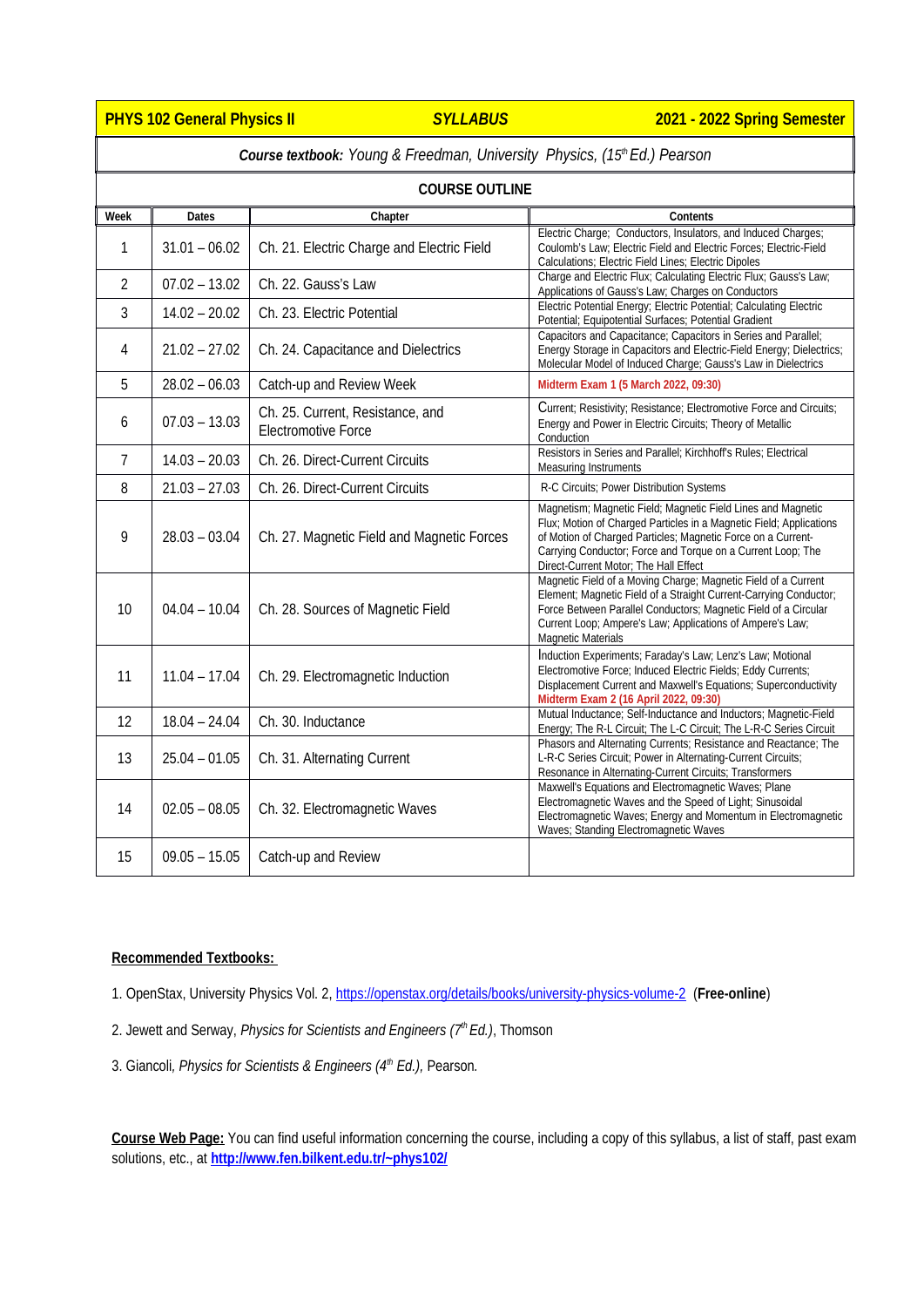**Laboratory Web Page:** Information on the laboratory work, including the weekly schedule and the semester plan, can be found at

**<http://www.fen.bilkent.edu.tr/~physlab/>**

### **Grading Scheme:**

Midterm Exam 1: 15%, Midterm Exam 2: 20%, Final Exam: 25%, Laboratory Work: 20%, Quizzes 10%, Homework 10%

### **Letter Grade Bins:**

**A** [100,90], **A-** (90, 85], **B+** (85, 80], **B** (80, 75], **B-** (75, 70], **C+** (70, 65], **C** (65, 55], **C-** (55, 50], **D+** (50, 45], **D** (45, 40], **F** (40, 0]

## **Important Note:**

Students will not be admitted into the final exam, and will receive an automatic **FZ** grade if:

- their lab grade is not a passing grade, i.e., less than 60;
- their two midterm grades M1 and M2 are such that  $(0.15*M1+0.20*M2) < 10.5$ ;
- their attendance is less than 70%.

### **Midterm Exam Dates:**

Midterm Exam 1: 5 March 2022, 09:30

Midterm Exam 2: 16 April 2022, 09:30

### **General Information About Exams:**

- All students should comply with the Honor Code. They will be asked to sign the following code for their exams to be graded: "*I pledge, on my Honor, not to lie, cheat, or steal in either my academic or personal life. I understand that such acts violate the Honor Code and undermine the community of trust of which we are all stewards.*"
- The exams will be common and will be administrated to all students at the same time. Questions and their solutions for each exam will be prepared by the exam committee and will be available on the course web site following the exam.
- Exam papers will be graded by the instructors. Each question will be graded by one instructor.
- Make-up exams for the midterms will be administrated in the last week of courses. Make-up for the final exam will be administrated within five work days following the final exam. Students are expected to present a valid medical report to their Dean's office within two work days to be able to sit in the make-up exam (University Rules and Regulations for Undergraduate Studies, Item No. 4.8).
- Students will have the right to ask for a reassessment of their exam paper **within five work days** after the announcement of their grades (University Rules and Regulations for Undergraduate Studies, Item No. 4.12). Reassessment applications should be done after a careful examination of the solutions posted on the web, and should contain a detailed description stating why the exam paper should be reassessed. Applications without a valid reason will mean that solutions are still not well understood, and therefore, will result in further deduction of marks.
- Students who received **FZ** grades will not be admitted to the final exam. Attempting to take the final exam after receiving an **FZ** grade will result in a disciplinary action.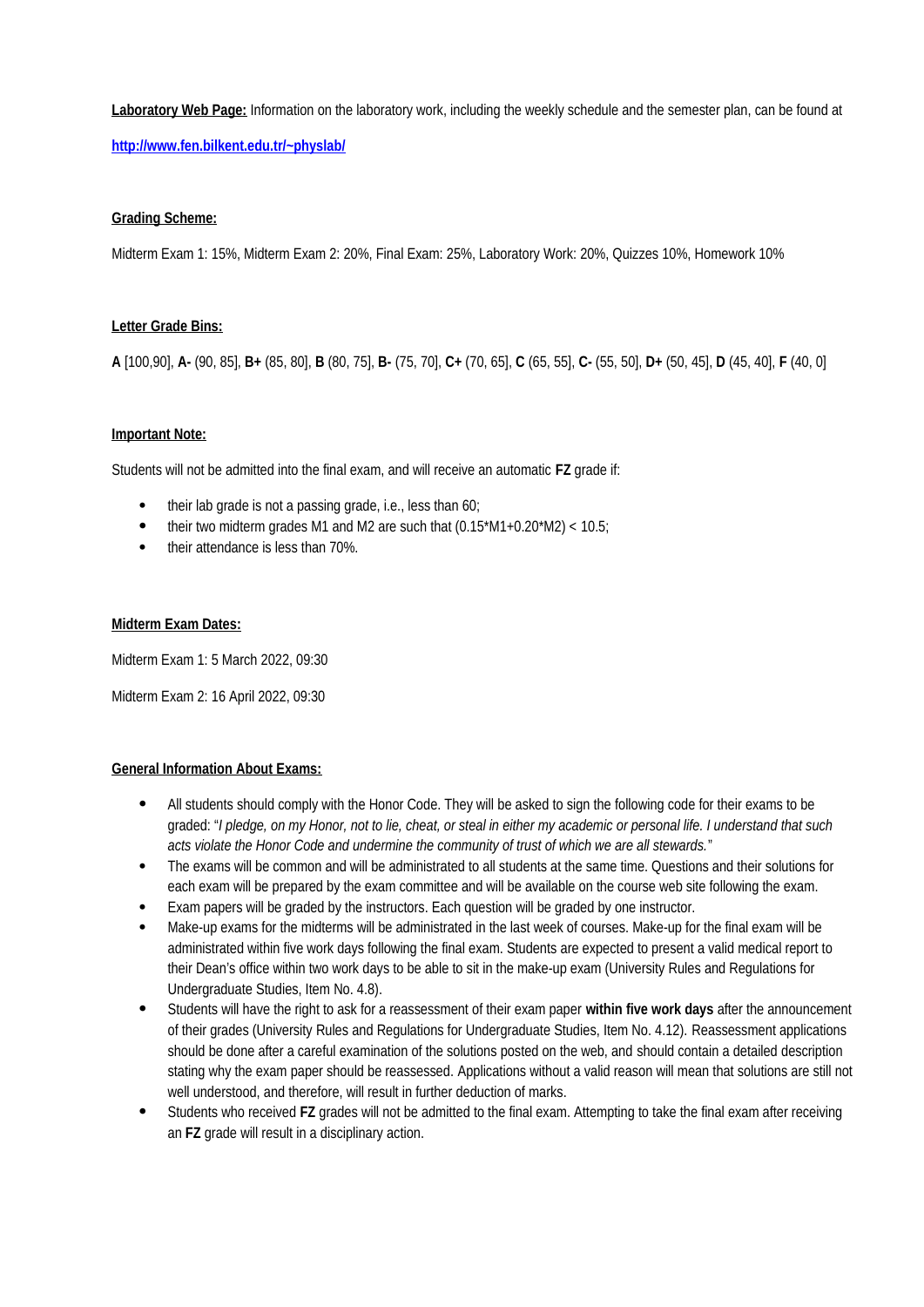# **Quizzes**

During the semester, a minimum of 10 short (15 min.) quizzes will be given during class periods. Average of these quiz marks will comprise 10% of each student's final grade.

### **Homework**

Homework problems will be assigned and monitored regularly by the coordinator using the online tutoring and homework system "MasteringPhysics™ (<https://mlm.pearson.com/global/>)" of the textbook. The website will also provide a grading procedure for each student which will comprise 10% of the final grade.

To be able to sign in at Mastering URL "www.masteringphysics.com" students will have to register online. Instructor's course ID for PHYS102 is **eris31759**. Visit the course web page http://www.fen.bilkent.edu.tr/~phys102 to get help on how to register.

Repeating students can extend their expired old access codes. For MyLab subscription extension, the form at the address <https://form.jotform.com/210621725489054> must be completed carefully. Requests filled with inaccurate information will not be taken into consideration.

Homework time-table is as follows:

| PHYS102 Homework Timetable (US Time Format: mm / dd / yy) |                       |                      |                        |  |  |  |
|-----------------------------------------------------------|-----------------------|----------------------|------------------------|--|--|--|
| <b>Homework</b>                                           | <b>Available From</b> | Deadline at          | <b>Available Until</b> |  |  |  |
| Introduction                                              | 01/31/22 at 11:59 pm  | 02/13/22 at 11:59 pm | 05/22/22 at 12:00 am   |  |  |  |
| Homework 01                                               | 01/31/22 at 11:59 pm  | 02/13/22 at 11:59 pm | $05/22/22$ at 12:00 am |  |  |  |
| Homework 02                                               | 02/13/22 at 11:59 pm  | 02/20/22 at 11:59 pm | 05/22/22 at 12:00 am   |  |  |  |
| Homework 03                                               | 02/20/22 at 11:59 pm  | 03/04/22 at 11:59 pm | 05/22/22 at 12:00 am   |  |  |  |
| Homework 04                                               | 03/04/22 at 11:5 9 pm | 03/20/22 at 11:59 pm | 05/22/22 at 12:00 am   |  |  |  |
| Homework 05                                               | 03/20/22 at 11:59 pm  | 03/27/22 at 11:59 pm | 05/22/22 at 12:00 am   |  |  |  |
| Homework 06                                               | 03/27/22 at 11:59 pm  | 04/03/22 at 11:59 pm | 05/22/22 at 12:00 am   |  |  |  |
| Homework 07                                               | 04/03/22 at 11:59 pm  | 04/15/22 at 11:59 pm | $05/22/22$ at 12:00 am |  |  |  |
| Homework 08                                               | 04/15/22 at 11:59 pm  | 04/24/22 at 11:59 pm | 05/22/22 at 12:00 am   |  |  |  |
| Homework 09                                               | 04/24/22 at 11:59 pm  | 05/01/22 at 11:59 pm | 05/22/22 at 12:00 am   |  |  |  |
| Homework 10                                               | 05/01/22 at 11:59 pm  | 05/12/22 at 11:59 pm | 05/22/22 at 12:00 am   |  |  |  |

**Note:** The first item "Introduction" is a non-credit exercise intended for new students designed to help them get acquinted with the "Mastering Physics" web site.